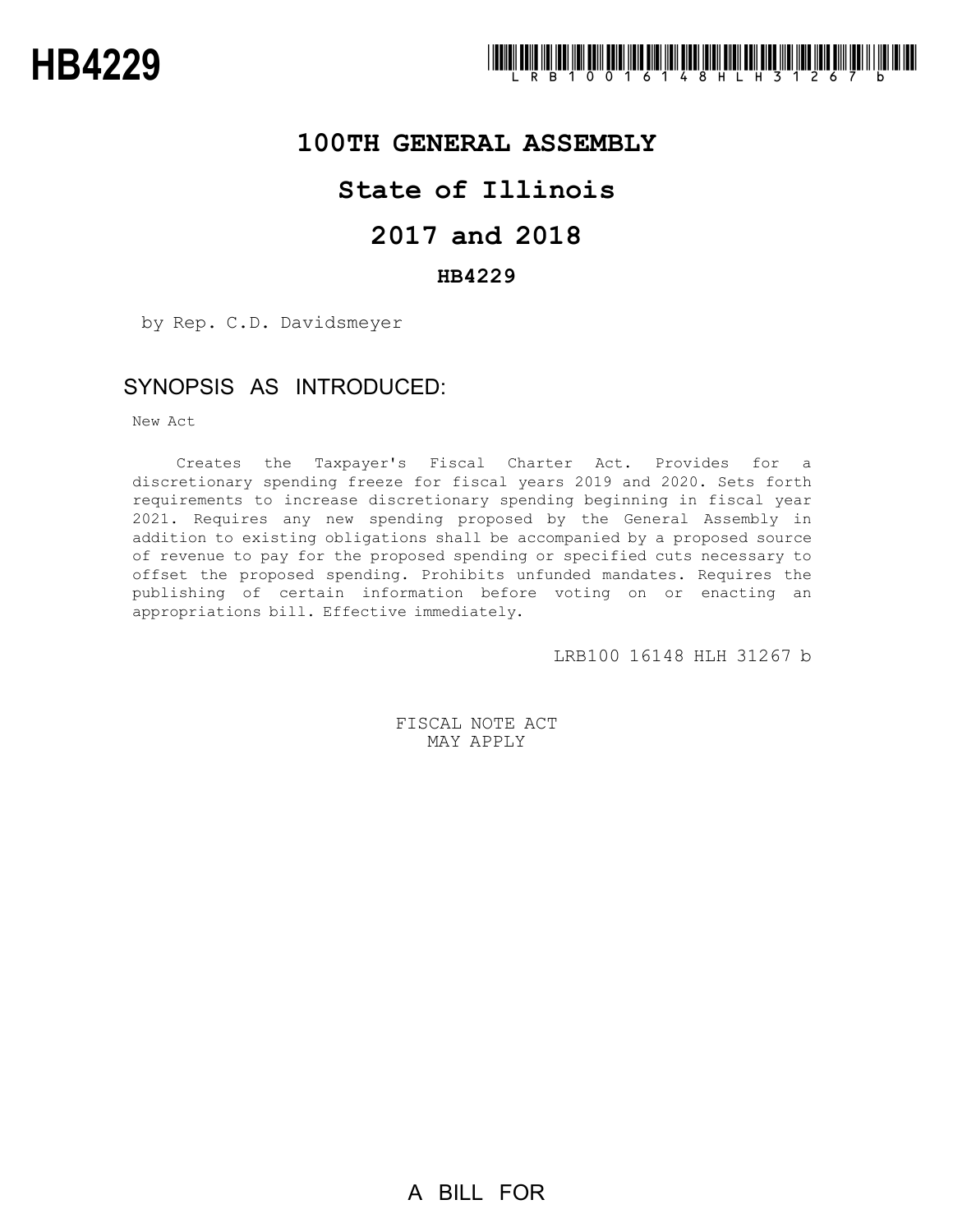AN ACT concerning finance. 1

### **Be it enacted by the People of the State of Illinois, represented in the General Assembly:** 2 3

Section 1. Short title. This Act may be cited as the Taxpayer's Fiscal Charter Act. 4 5

Section 5. Definitions. As used in this Act: 6

"Backlog payment cycle" means the time between a submission of a proper bill or invoice to the State Comptroller for payment and the issuing of that payment. 7 8 9

"Discretionary spending" means any spending not mandated by federal or State law or court order. 10 11

"Unfunded mandate" means a law requiring a unit of local government or school district to expend money without accompanying money from the State. 12 13 14

Section 10. Discretionary spending freeze. 15

(a) The General Assembly shall freeze all discretionary spending during fiscal years 2019 and 2020. The General Assembly shall not expand any existing programs or create new programs requiring the expenditure of additional money. 16 17 18 19

(b) Beginning in fiscal year 2021, the General Assembly may only create new programs or expand existing programs requiring the expenditure of additional money if the State's backlog 20 21 22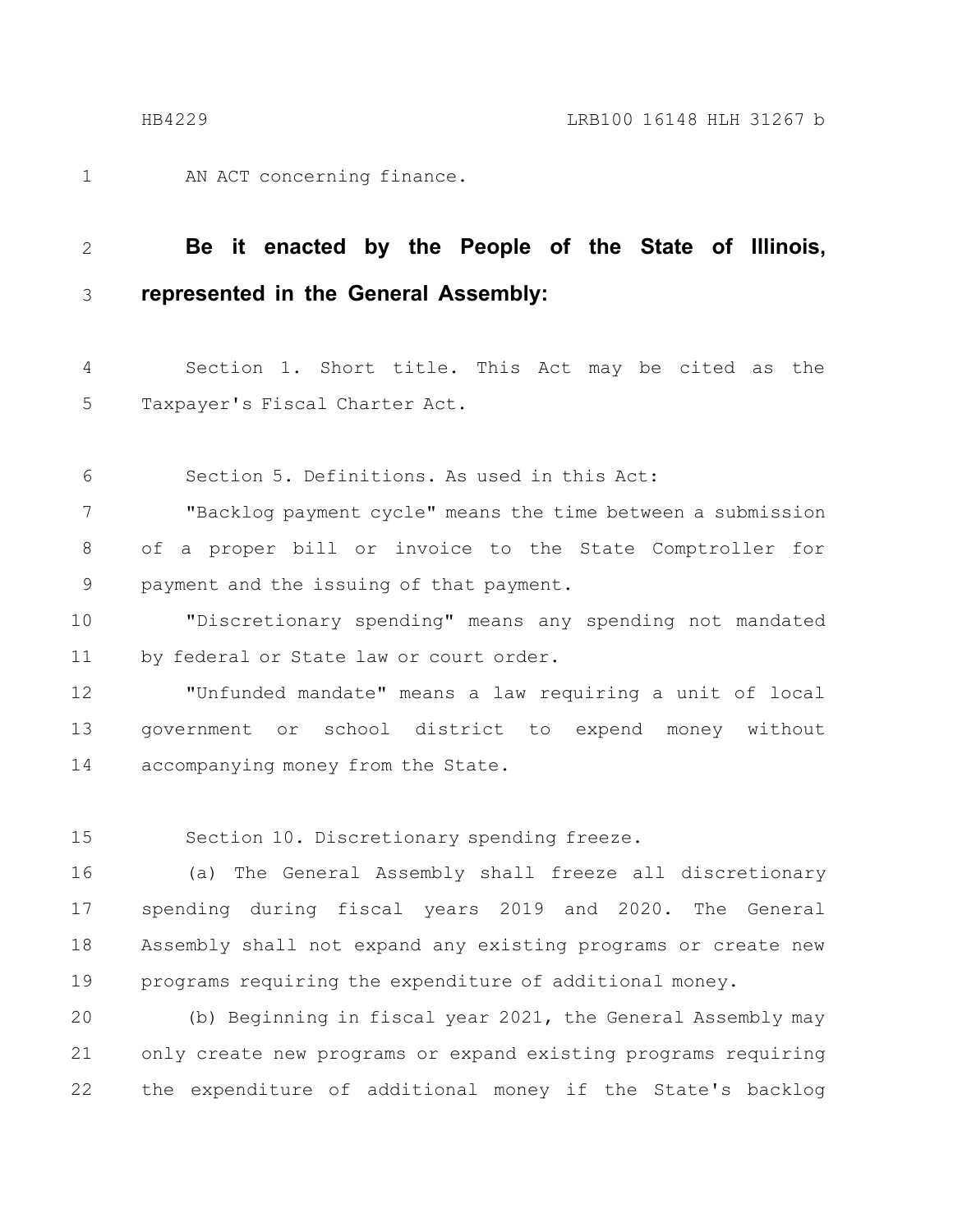payment cycle is 30 days or less and the State has made its full pension payment for the fiscal year, as actuarially determined. 1 2 3

Section 15. Pay as you go. If the provisions of Section 10 of this Act are satisfied, any new spending proposed by the General Assembly in addition to existing obligations shall be accompanied by a proposed source of revenue to pay for the proposed spending or specified cuts necessary to offset the proposed spending. 4 5 6 7 8 9

Section 20. Unfunded mandates; prohibition. Notwithstanding any other provisions of law to the contrary, the State shall not impose any unfunded mandates on a school district or other unit of local government. No school district or other unit of local government shall be required to comply with an unfunded mandate until the mandate is no longer unfunded. 10 11 12 13 14 15 16

Section 25. Appropriations requirements. 17

(a) Before the General Assembly passes and the governor signs any appropriations law, the State Comptroller shall publish the State's estimated income, balance sheet, cash flow, and surplus or deficit. 18 19 20 21

(b) No appropriations bill shall be voted on for third reading unless the bill, as amended, has been available for 72 22 23